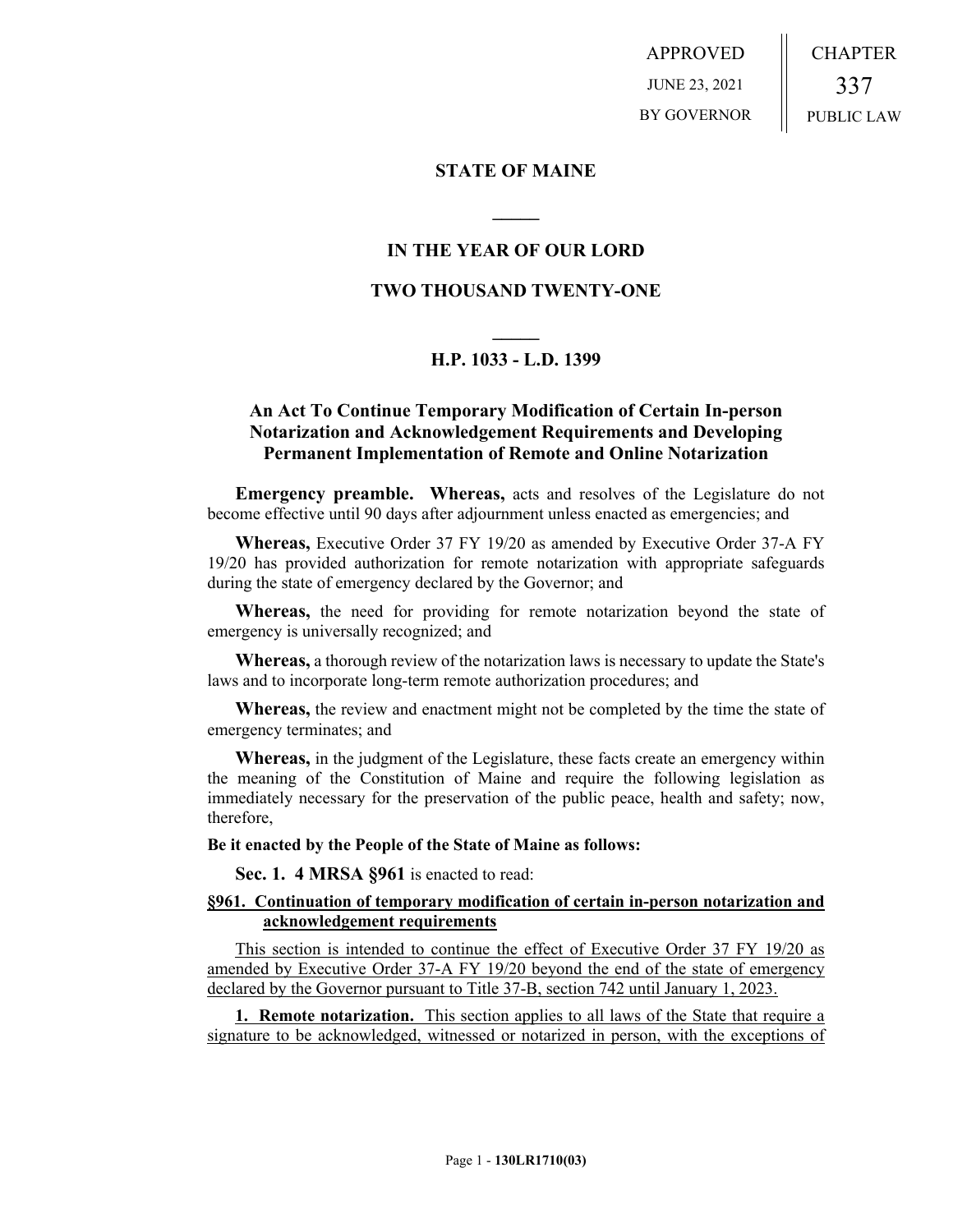solemnizing marriages, administering oaths to circulators of state or local direct initiatives of legislation or referendum petitions and nomination petitions of candidates for electoral office and absentee ballots in state and local elections. This section authorizes remote, not electronic, notarization. This section does not affect any requirements under laws of this State pertaining to the taking of sworn statements and acknowledgments by notaries and those authorized to perform notarial acts other than the requirement to appear in person.

**2. Requirements.** Until January 1, 2023, with the exceptions noted in subsection 1, the enforcement of the laws of this State pertaining to notarization that require the physical presence of the person whose oath is being taken and who is signing a document, referred to in this section as "the signatory," at the same location as the notary public or other person authorized to perform a notarial act, referred to in this section as "the notary," and any witness to the signing are suspended as long as the following conditions are met:

A. The notary is physically within the State while performing the notarial act and follows any additional guidance for remote notarization issued by the Secretary of State;

B. The act of notarization or witnessing required by law is completed remotely using 2-way audio-visual communication technology and:

(1) The 2-way audio-visual communication technology allows direct contemporaneous interaction between the signatory, the notary and any witness by sight and sound in real time. Prerecording is not permitted;

(2) The signatory is reasonably identified by the notary in one of the following ways:

(a) The signatory is personally known to the notary;

(b) The signatory presents a valid photo identification to the notary during the 2-way audio-visual communication; or

(c) The oath or affirmation is provided by a witness who:

(i) Is in the physical presence of either the notary or the signatory; or

(ii) Is able to communicate with the notary and the signatory simultaneously by sight and sound through 2-way audio-visual communication technology at the time of the notarization, if the witness has personal knowledge of the signatory and has been reasonably identified by the notary under division (a) or (b);

(3) The signatory attests to being physically located in the State and affirmatively states the name of the county in which the signatory is located at the time of execution during the 2-way audio-visual communication;

(4) The notary and any witness attest to being physically located in the State during the 2-way audio-visual communication;

(5) For wills and powers of attorney, the notary or at least one witness is an attorney licensed to practice law in the State;

(6) Before any documents are signed, the notary is able to view by 2-way audiovisual communication technology the entire space in which the signatory and any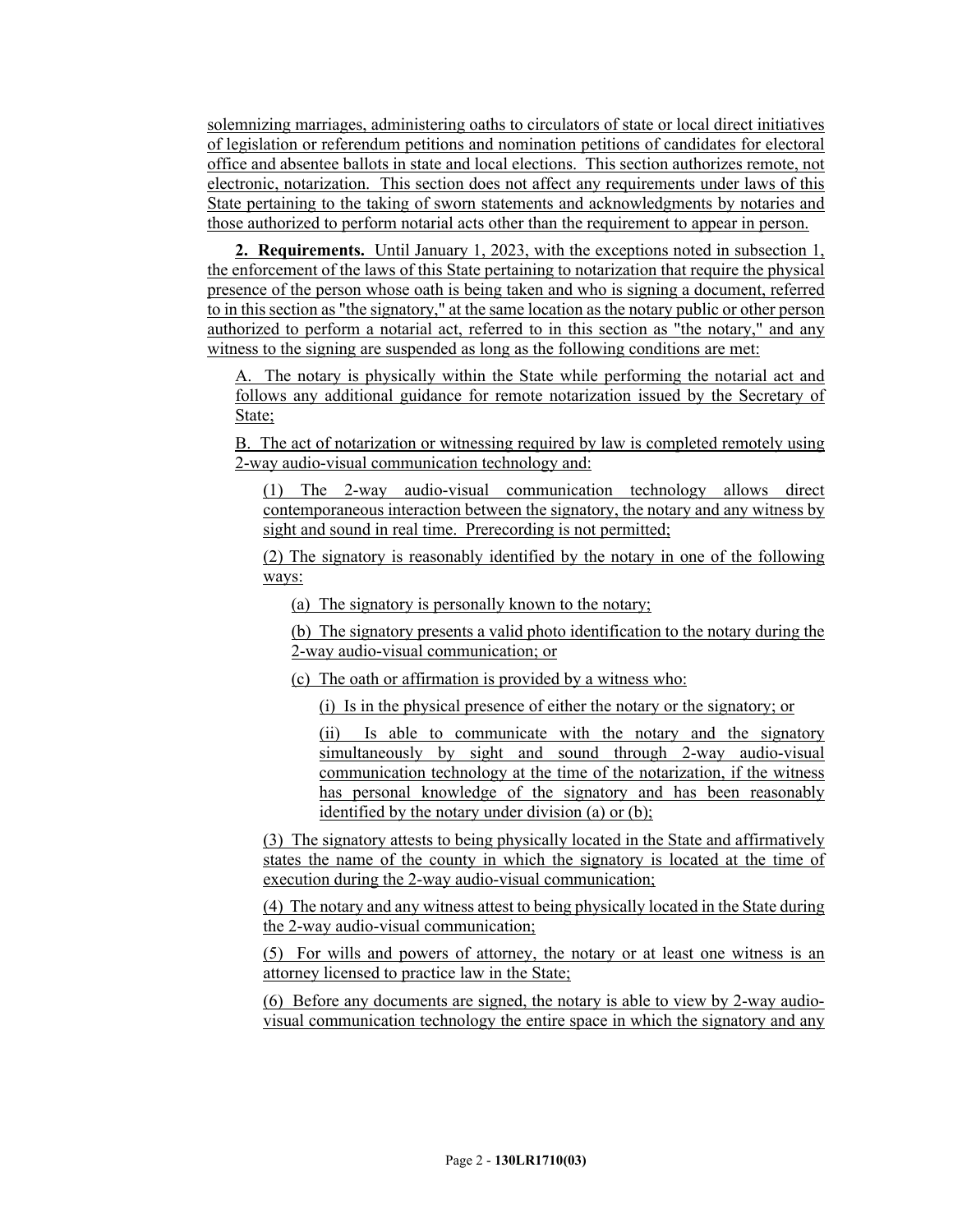witness is located, and any person who is present in those spaces states the person's name while in clear view of the notary;

(7) The signatory affirmatively states on the 2-way audio-visual communication which document the signatory is signing, and the notary is provided with a copy of the document prior to the signing;

(8) Each page of the document being witnessed is shown to the notary and any witness on the 2-way audio-visual communication in a means clearly legible to the notary and initialed by the signatory in the presence of the notary and any witness;

(9) The act of signing and of initialing pursuant to subparagraph (8) is captured sufficiently close to the 2-way audio-visual communication technology for the notary to observe;

(10) The signatory transmits by fax or other electronic means, which may include transmitting a photograph of every page by cellular telephone, a legible copy of the entire signed document directly to the notary and any witness immediately after signing the document or, if that is not possible, no later than 24 hours after the signatory's signing of the document;

(11) The signatory sends the original signed document directly to the witness within 96 hours after the signatory's execution of the document or to the notary if no witness is involved;

(12) Within 96 hours after receiving the original signed document from the signatory, the witness signs it and sends it to the 2nd witness, if any, or to the notary if no other witness is involved. Within 96 hours after receiving the original signed document signed by the first witness, the 2nd witness signs it and sends it to the notary. The official date and time of each witness's signature is the date and time when the witness witnesses the signatory's signature using the 2-way audio-visual communication technology; and

(13) Upon review of the original signed document and satisfactory comparison with the faxed or other electronic document provided on the date of signing, the notary notarizes the original document within 96 hours after receiving the original signed document; the official date and time of the notarization is the date and time when the notary witnessed the signature using the 2-way audio-visual communication technology. The notary shall add the following language below the notary and witness signature lines on the original signed document: "Notarized (and/or witnessed) remotely, in accordance with the Maine Revised Statutes, Title 4, section 961."

Any witness required or permitted to properly execute any original document according to law may similarly witness the signing of the document by the signatory using 2-way audio-visual communication technology and may sign as a witness to the document upon receipt of the original document; and

C. A recording of the 2-way audio-visual communication is made and preserved by the notary for a period of at least 5 years from the date of the notarial act. The notary shall provide a copy of the recording to the signatory and the Secretary of State upon request.